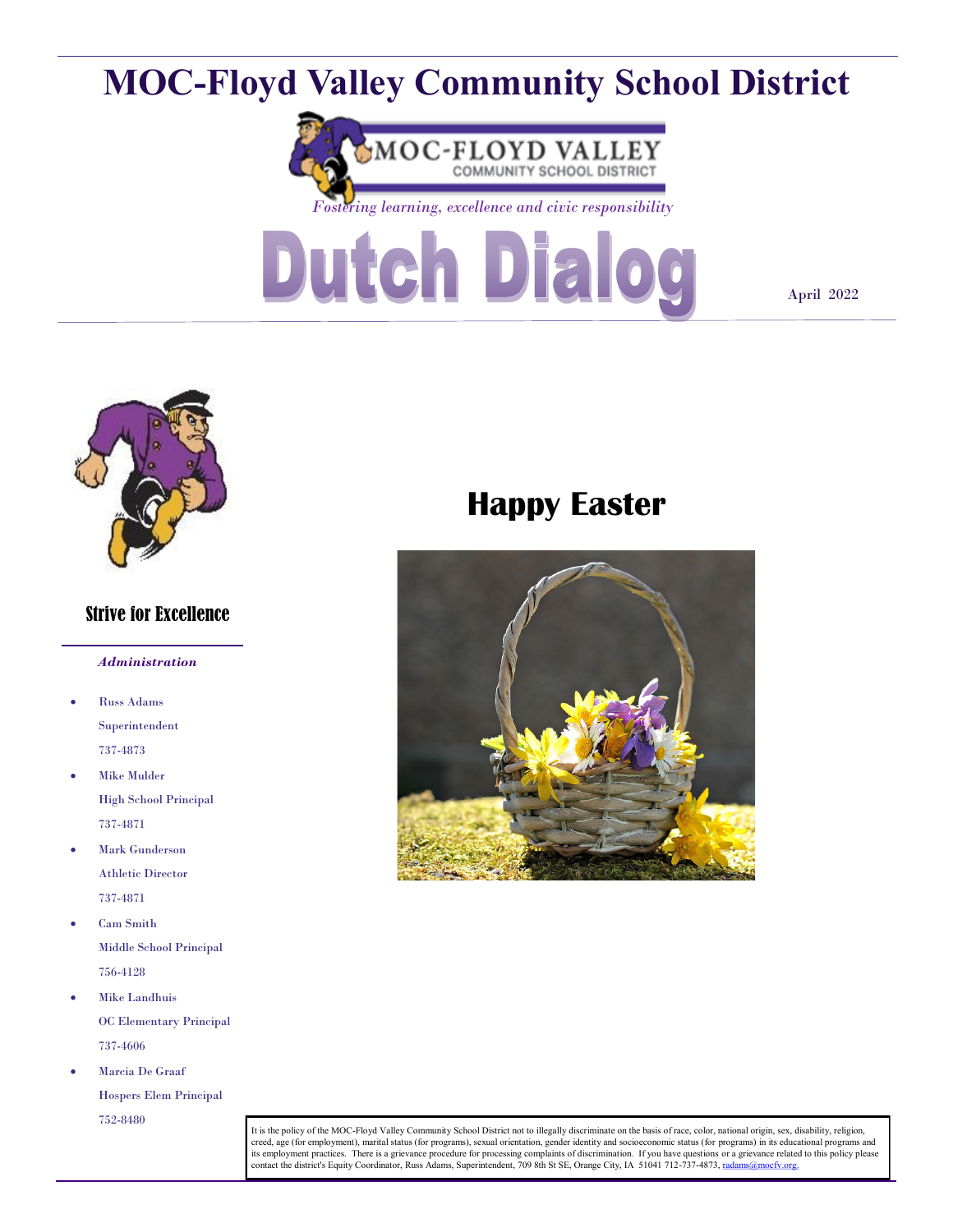# **Friday Dismissals**

School will be dismissed two hours early (1:15pm) on Fridays - for staff development.

*In the unlikely event that we have a weather-related late start on one of the scheduled professional development Fridays, we will cancel the early dismissal and attend until our regular 3:15 p.m. dismissal time.*

# **No School for Spring Break**

There will be no school on Friday, April 15th - Monday, April 18th for Spring Break.

### **Graduation for the Class of 2022**

**Commencement for the Class of 2022 will be held Sunday, May 29th at 2:00 p.m. in the high school new gym.**

#### **Changes to the School Calendar**

To date, (March 28) we have one snow day to makeup at the end of the school year and one snow day was made up on February 14. If we don't have any more 'snow days' in the future, the last day of school, for this year, will be Wednesday, May 25.

# From the Counselor's oFFiCe — Mr. McDonald

# COllege Planning Checklist:

Sign-up for the ACT test

| <b>ACT Test Date</b> | <b>Registration Deadline</b>                                                        | <b>Late Fee Deadline</b>                           | <b>Photo Upload Deadline</b> |
|----------------------|-------------------------------------------------------------------------------------|----------------------------------------------------|------------------------------|
| June 11, 2022        | May 6, 2022                                                                         | May 20, 2022                                       | June 3, 2022                 |
| July 16, 2022        | June 17, 2022                                                                       | June 24, 2022                                      | July 8, 2022                 |
|                      |                                                                                     | 2021-22 ACT test dates and registration deadlines: |                              |
|                      | ACT.com website for ALL information: registration, test prep, and more information. |                                                    |                              |
|                      |                                                                                     | www.actstudent.org MOC-FV Code is 163-335          |                              |

First time registration takes at least 45 minutes.

Keep your username and password.

If NWC is not an available test location, Dordt University is a new test location.

# **Vocal Music News! Vocal Music News!! Vocal Music News!!!**

Solo/Ensemble Contest - Saturday, April 2 - MOC-Floyd Valley HS

We have 29 vocal solos and ensembles preparing for contest. We will begin at 9:30 a.m. and finish at 3:00 p.m. Parents, family and friends are encouraged to come and watch our students perform!

> Awards Concert- Tuesday, May 3rd Orchestra Concert: 7:00 p.m.- Band/Choir Rehearsal Rooms Choir Concert: 7:45 p.m.- Auditorium Band Concert: 8:30 p.m. Band/Choir Rehearsal Rooms

Please join us as we celebrate a great year of music and honor many students throughout all three departments!!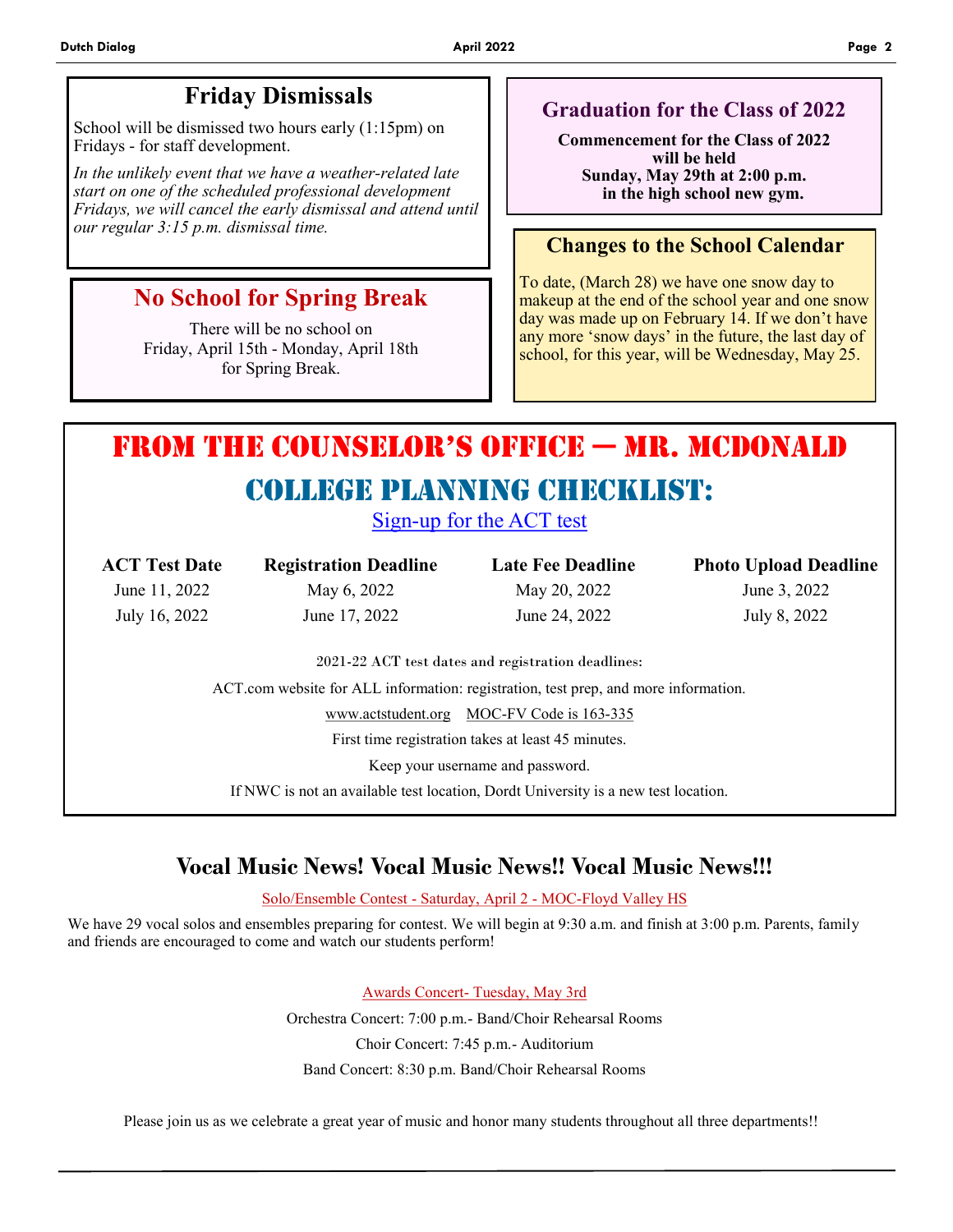# SCHOOL HEALTH NEWS: \*Ashley Van Voorst, RN - School Nurse\*

# **Iowa Immunization Law Requirements for 2022-2023 TK and Kindergarten**

The following are the State of Iowa immunization requirements for students entering kindergarten or transitional kindergarten for the 2022-2023 school year. Immunization certificates, and other requirements, can be mailed to the office this spring, or you may email a copy to **nurse**@mocfv.org

#### **The following immunizations must be complete before the first day of school.**

- · Five doses of DTap, one of which is after age 4
- · Four doses of Polio, one of which is after age 4
- · Two doses of varicella unless student has had history of chickenpox
- · Three doses of Hepatitis B
- · Two doses of MMR

All TK and kindergarten students must have updated immunizations and kindergarten students must be seen by a dentist and an eye doctor before the first day of school. If your child has already had their four year old booster shots, please send this information to the school.

## **6 th and 11th Grade Parents - Immunization Requirement Information**

#### **Meningococcal and Tdap Vaccine Secondary School Requirement**

**As of January 11, 2017, the IDPH has completed the administrative rules process to require meningococcal vaccine for students enrolling in 7th and 12th grades for the upcoming 2022-2023 school year.** 

**7 th - This law will require all incoming 7th grade students born after September 15, 2004, to receive one dose of Meningococcal (A, C, W, Y) vaccine BEFORE the start of the 2022-23 school year. No immunization provisional will be given.** The IDPH also requires ALL children entering 7th grade to have one booster dose of Tdap (TetanusDiphtheriaPertussis). Adolescents can receive Tdap as early as 10 years of age. If your student, who is entering  $7<sup>th</sup>$  grade, has not already received the Tdap immunization, please make arrangements to do so prior to the start of the school year.

**12th - It will also require all incoming 12th grade students, born after September 15, 1999, to have received two doses of Meningococcal (A,C,W,Y) vaccine BEFORE the start of the 2022-23 school year. (only one dose needed if students received the first dose after the age of 16.) No immunization provisional will be given. Please bring the updated 'Certificate of Immunization' to the school office or at fall registration after completed.** 

**\*\*If students do not have this new Meningococcal requirement fulfilled before the start of school in August 2022, your child will not be able to attend until the immunization is obtained or the school nurse has a waiver of Medical or Religious Exemption to the vaccine. If you have questions, please contact the school nurse, at your child's school office.** 



### **Attention Parents of Students Currently in 3rd through 11th Grade**

If you feel that your child might qualify and benefit from the MOC-Floyd Valley Talented and Gifted Program, please pick up a Parent-Nomination Form from an elementary school office, the middle school office or the high school office. The student qualities include creativity, advanced language, analytical thinking, a sense of humor, accelerated learning, sensitivity, diverse perspectives, and education that is meaning motivated.

Please return these nomination forms to an elementary school office, middle school or high school office by **Friday, April 22**. If you have questions about the elementary or middle school program, please contact Amanda Van Kley at [avankley@mocfv.org.](mailto:avankley@mocfv.org) If you have questions about the high school program, please contact Marlene De Zeeuw at [mdezeeuw@mocfv.org.](mailto:mdezeeuw@mocfv.org)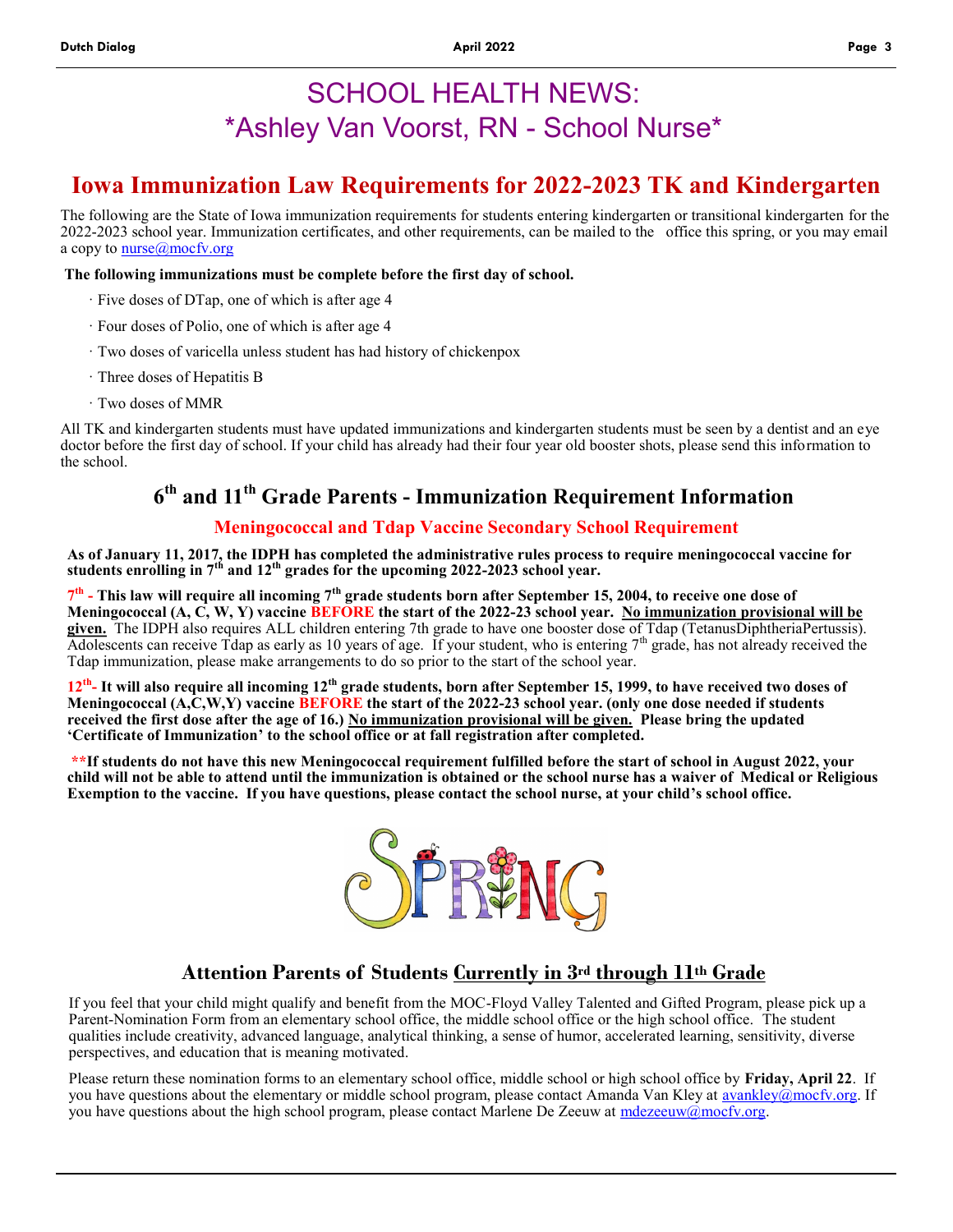

April 2022

| Sunday                     | Monday                                                                                                                                                                                                                                 | Tuesday                                                                                                                                                                                                                                                                                                                   | Wednesday                                          | Thursday                                                                                                                                                                                                                                    | Friday                                                                                                                                                                               | Saturday                                                                                                                  |
|----------------------------|----------------------------------------------------------------------------------------------------------------------------------------------------------------------------------------------------------------------------------------|---------------------------------------------------------------------------------------------------------------------------------------------------------------------------------------------------------------------------------------------------------------------------------------------------------------------------|----------------------------------------------------|---------------------------------------------------------------------------------------------------------------------------------------------------------------------------------------------------------------------------------------------|--------------------------------------------------------------------------------------------------------------------------------------------------------------------------------------|---------------------------------------------------------------------------------------------------------------------------|
|                            |                                                                                                                                                                                                                                        | <b>appil</b> ENTS                                                                                                                                                                                                                                                                                                         |                                                    |                                                                                                                                                                                                                                             | 1<br>1:15pm Early Dismissal                                                                                                                                                          | 2                                                                                                                         |
| $\overline{\mathbf{3}}$    | 4<br>4:30pm Soccer-G/JV-V<br><b>Western Christian</b><br>4:30pm GO-G/Varsity<br>George-Little Rock vs.<br>Conference<br>4:30pm GO-B/Varsity<br>Sibley-Ocheyedan vs.<br>Conference<br>5:00pm Soccer-B/JV-<br><b>V Western Christian</b> | 51<br><b>Iowa Jazz</b><br>Championships<br>4:30pm TR-G/Varsity<br><b>MOC-Floyd Valley vs.</b><br><b>Multiple Schools</b><br>4:30pm TR-B/Varsity<br><b>MOC-Floyd Valley vs.</b><br><b>Multiple Schools</b><br>4:30pm GO-B/Varsity<br>Boyden-Hull vs.<br>Conference<br>4:30pm GO-G/Varsity<br>Rock Valley vs.<br>Conference | 6<br>8:30am-1:30pm Book<br><b>Bash Competition</b> | 4:30pm Soccer-B/JV-V<br><b>Unity Christian</b><br>4:30pm TR-B/Varsity<br>Cherokee<br>5:00pm Soccer-G/JV-<br>V Unity Christian<br>7:00pm 3rd Music<br>Sharing Night                                                                          | 8<br>DC Trip<br>8th Grade Career Day<br>1:15pm Early Dismissal<br>4:30pm TR-G/Varsity<br>Cherokee<br>5:00pm Soccer-B/JV-V<br><b>LeMars</b><br>5:00pm Soccer-G/JV-<br><b>V LeMars</b> | 9<br>DC Trip<br>8:00am TR-B/Varsity<br><b>TBA</b><br>8:00am TR-G/Varsity<br>TBA<br>7:30pm Jazz Band<br>Dance @ HS Old Gym |
| 10 <sup>1</sup><br>DC Trip | 11<br>DC Trip<br>String Recital @ Orange<br>City Elementary<br>4:30pm GO-G/Varsity<br>Okoboji vs.<br><b>Conference</b>                                                                                                                 | 12<br><b>DC Trip</b><br>4:30pm GO-G/Varsity<br>West Lyon vs.<br>Conference<br>4:30pm Soccer-B/JV-V<br>BH / RV                                                                                                                                                                                                             | 13<br><b>DC Trip</b>                               | 14                                                                                                                                                                                                                                          | 15 <sup>1</sup><br>No School                                                                                                                                                         | 16<br>8:00am GO-B/Varsity<br><b>Unity Christian</b>                                                                       |
|                            | 4:30pm TR-G/Varsity<br><b>Unity Christian</b><br>4:30pm TR-B/Varsity<br>Unity Christian<br>4:30pm GO-B/Varsity<br>West Lyon vs.<br>Conference                                                                                          | 4:30pm GO-B/Varsity<br>Sheldon vs.<br>Conference<br>5:00pm Soccer-G/JV-<br>V BH / RV                                                                                                                                                                                                                                      |                                                    |                                                                                                                                                                                                                                             |                                                                                                                                                                                      | <b>Spring Break</b>                                                                                                       |
| 17                         | 18<br>No School<br>4:30pm TR-G/Varsity<br><b>Sheldon</b><br>4:30pm TR-B/Varsity<br><b>Unity Christian</b><br>5:00pm Soccer-G/JV-V<br><b>Storm Lake</b><br>5:00pm Soccer-B/JV-<br>V Storm Lake                                          | 19<br>5th - 7th Honor Choir--<br>Sioux Center<br>4:30pm TR-MS MOC-<br>Floyd Valley vs.<br><b>Multiple Schools</b><br>4:30pm GO-G/Varsity<br>Central Lyon vs.<br>Conference<br>4:30pm GO-B/Varsity<br>Conference                                                                                                           | 20 <sup>°</sup>                                    | 21<br><b>TBD TR-G/Varsity TBA</b><br><b>TBD TR-B/Varsity TBA</b><br>4:30pm Soccer-B/JV-V<br>Sioux Center<br>4:30pm TR-B/Varsity<br>Sheldon<br>5:00pm Soccer-G/JV-<br><b>V Sioux Center</b>                                                  | 22<br><b>TBD TR-B/Varsity TBA</b><br>10:00am GO-B/Varsity<br>Western Christian vs.<br><b>Multiple Schools</b><br>1:15pm Early Dismissal<br>6:00pm-8:00pm PLUS<br>Carnival            | 23                                                                                                                        |
|                            | <b>Spring Break</b>                                                                                                                                                                                                                    | 5:00pm Soccer-G/JV-<br>V West Sioux<br>5:00pm Soccer-B/JV-V<br>West Sioux                                                                                                                                                                                                                                                 |                                                    |                                                                                                                                                                                                                                             |                                                                                                                                                                                      |                                                                                                                           |
| 24                         | 25<br>3rd & 4th Grade<br>Program<br>5:00pm Soccer-G/JV-V<br><b>Spirit Lake</b><br>5:00pm Soccer-B/JV-<br><b>V Spirit Lake</b>                                                                                                          | 26<br>4:30pm TR-MS<br>Sheldon<br>4:30pm TR-G/Varsity<br>Cherokee<br>4:30pm Soccer-G/JV-V<br>BH / RV<br>4:30pm TR-B/Varsity<br>Cherokee<br>4:30pm GO-B/Varsity<br>Central Lyon vs.<br>Conference<br>4:30pm GO-G/Varsity<br>Sibley-Ocheyedan vs.<br>Conference<br>5:00pm Soccer-B/JV-<br>V BH / RV                          | 27                                                 | 281<br>4:30pm GO-G/Varsity<br>Sioux Center vs.<br>Conference<br>4:30pm Soccer-G/JV-V<br>Unity Christian<br>4:30pm TR-MS Sioux<br>Center<br>4:30pm GO-B/Varsity<br>Rock Valley vs.<br>Conference<br>5:00pm Soccer-B/JV-<br>V Unity Christian | 29<br>Jr-Sr Prom<br>TK/Kind Visitation Day<br>1:15pm Early Dismissal                                                                                                                 | 30                                                                                                                        |

**Calendar subject to change. For a complete list of school events and up-to-date information, please visit our website at www.mocfv.org.**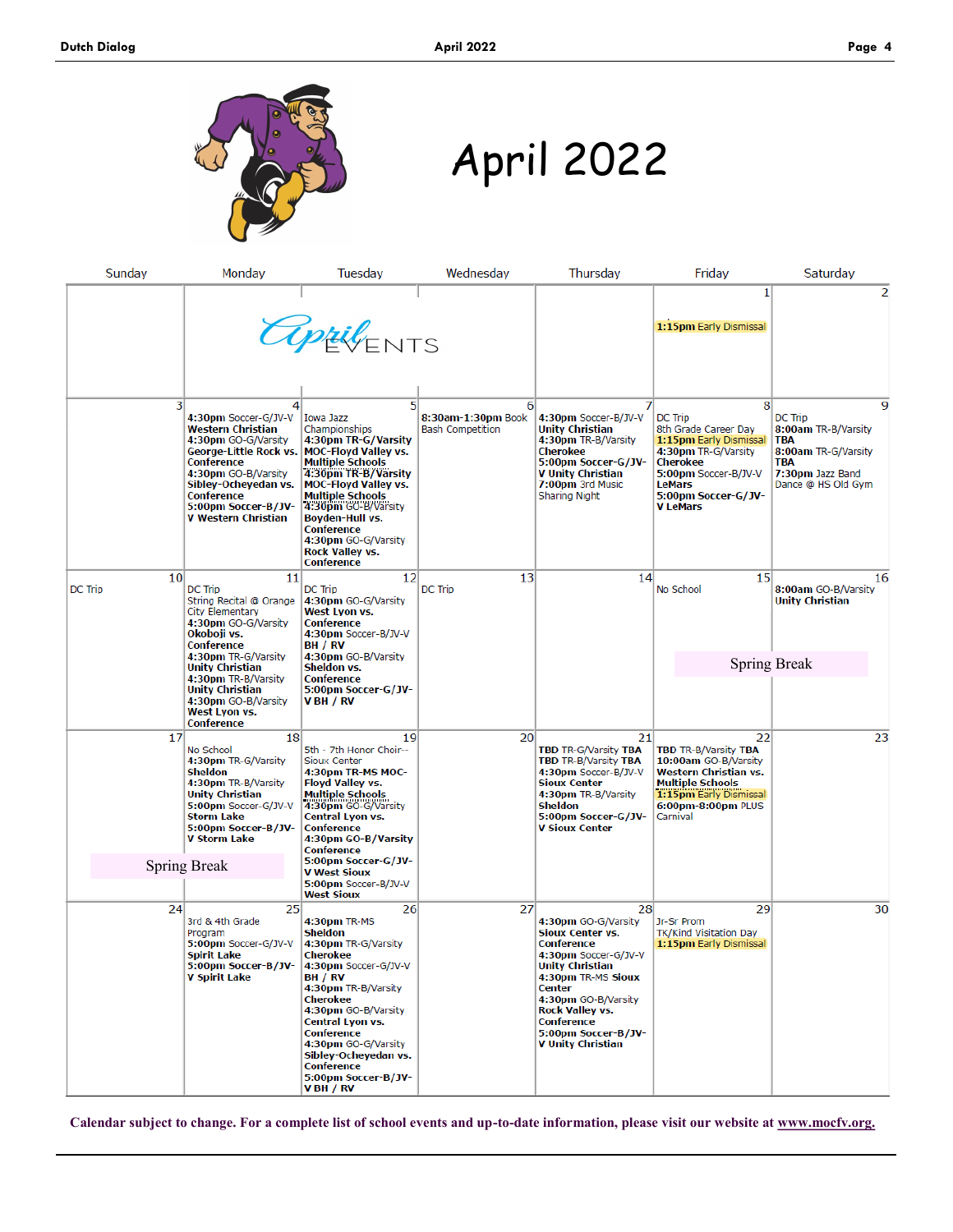# MOC-Floyd Valley Lunch Menu



| Monday                                                                                                                 | Tuesday                                                                                                          | Wednesday                                                                                                                         | Thursday                                                                                                               | Friday                                                                                              |
|------------------------------------------------------------------------------------------------------------------------|------------------------------------------------------------------------------------------------------------------|-----------------------------------------------------------------------------------------------------------------------------------|------------------------------------------------------------------------------------------------------------------------|-----------------------------------------------------------------------------------------------------|
|                                                                                                                        |                                                                                                                  |                                                                                                                                   |                                                                                                                        | 1<br>Grilled Cheese<br>Potato Gems<br>Ketchup<br>Carrots<br>Fruit<br>Milk                           |
| 4<br>Deli Sub Sandwich<br>Mayo/Lettuce/<br>Tomatoes<br>Potato Wedges/<br>Ketchup<br>Carrots<br>Fruit<br>Cookie<br>Milk | 5<br>Popcorn Chicken/<br><b>BBQ</b> Sauce<br>Potato Smiles<br>Green Beans<br>Orange<br>Dinner Roll<br>Milk       | 6<br>Tacos<br>Lettuce/Cheese/<br>Salsa<br>Refried Beans<br>Tortilla Chips (HS)<br>Pears<br>Milk                                   | 7<br>Spaghetti & Meat<br>Sauce<br>Fresh Vegetables/<br>Ranch Dip<br>Garlic Knot<br>Applesauce<br>Milk                  | 8<br>Garlic Cheese Pizza<br>Boat/Marinara<br><b>Mixed Veggies</b><br>Bananas<br>Milk                |
| 11<br>Chicken Quesadilla/<br>Salsa<br>Spinach Salad/<br>Dressing<br>Corn<br>Graham Snacks<br>Fruit<br>Milk             | 12<br>Mr. Rib on a Bun/<br><b>BBQ Sauce</b><br>Confetti Fries/<br>Ketchup<br><b>Baked Beans</b><br>Fruit<br>Milk | 13<br>Chicken Nuggets/<br>Dipping Sauce<br>Mashed Potatoes/<br>Gravy<br>Carrots<br>Dinner Roll/Jelly<br>Oranges<br>Cookie<br>Milk | 14<br>French Toast Sticks/<br>Syrup<br>Sausage<br>Hash Brown Patty/<br>Ketchup<br><b>Baked Apples</b><br>Juice<br>Milk | 15<br>No School                                                                                     |
| 18<br>No School                                                                                                        | 19<br>Meatball Sub<br>Peas<br>Fruit<br>Rice Krispie Bar<br>Milk                                                  | 20<br>Salisbury Steak<br>Mashed Potatoes/<br>Gravy<br>Green Beans<br>Dinner Roll/Jelly<br>Pineapple<br>Cookie<br>Milk             | 21<br>Italian Pasta Bake<br>Spinach Salad/<br>Dressing<br>Garlic Toast<br>Fruit Cup<br>Milk                            | 22<br>Egg/Sausage/Cheese<br>Sandwich<br><b>Tater Tots</b><br>Juice<br>Fruit<br>Milk                 |
| 25<br>Creamed Chicken on a<br>Bun<br>Sun Chips<br>Green Beans<br>Strawberries<br>Cookie<br>Milk                        | 26<br>Italian Dunkers<br>Meat Sauce<br>Carrots<br>Fruit<br>Milk                                                  | 27<br>Chicken Fajitas<br>Cheese/Lettuce/<br>Tomato<br>Spanish Rice<br>Corn<br><b>Tropical Fruit</b><br>Milk                       | 28<br>Tavern on a Bun/<br>Cheese<br>Confetti Fries/<br>Ketchup<br><b>Baked Beans</b><br>Fruit<br>Milk                  | 29<br>Chicken Patty on a Bun<br>Mayo/Lettuce<br>Potato Smiles<br><b>Broccoli</b><br>Peaches<br>Milk |

Menu is subject to change without prior notice due to supply chain interruptions.

Click this link for allergen and carb info: <http://bit.ly/mocfv-newsletter> If you would like the calorie/allergen list emailed to you, please contact Stephanie Pottebaum at spottebaum@mocfv.org.

*This institution is an equal opportunity provider.*